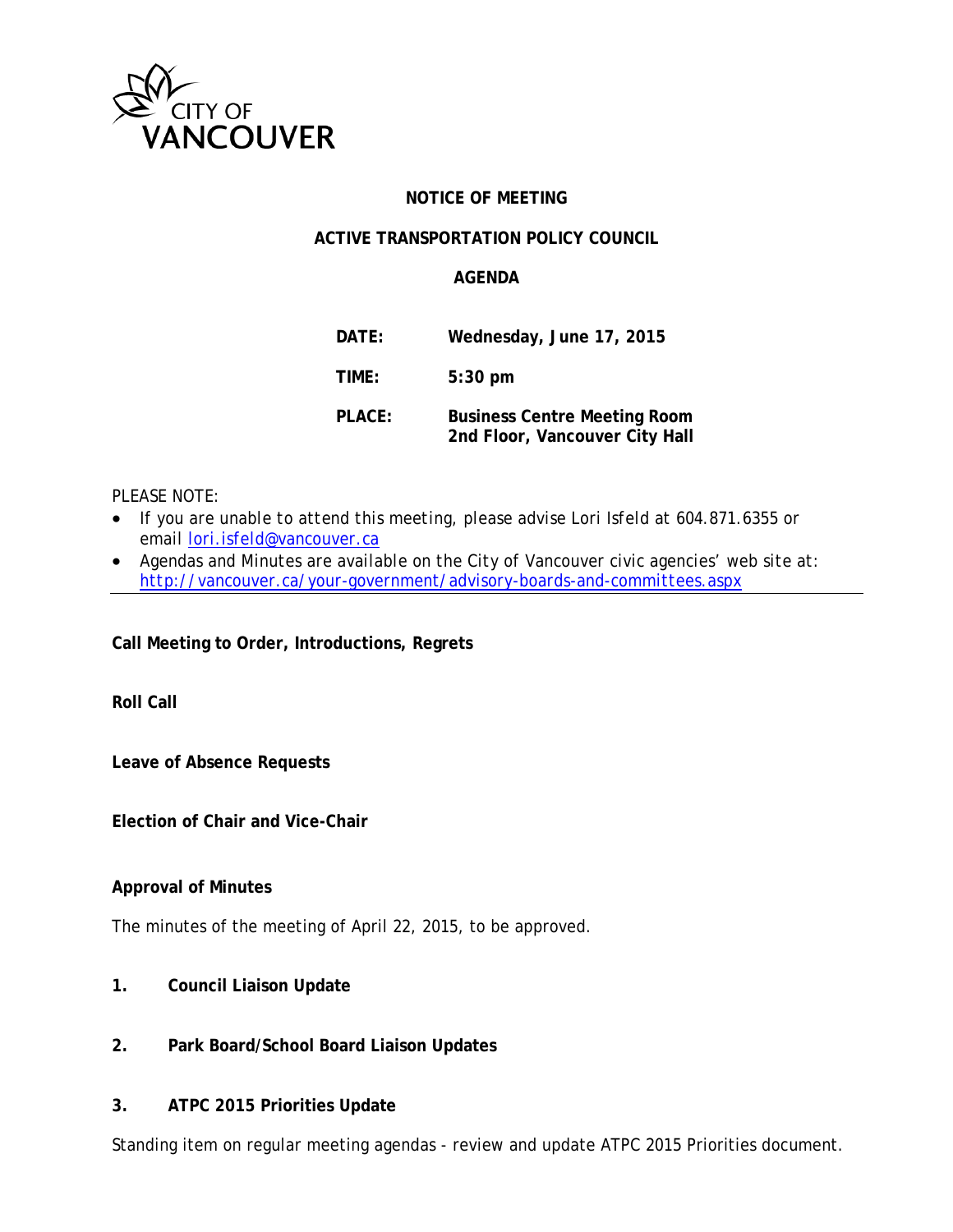### **4. Follow-up Items From Previous Meetings**

### **(a) Parking (September 17, 2014)**

At the September 17, 2014 meeting, the Chair advised a draft motion regarding bike storage and parking will be brought forward for ratification.

## **(b) Defining ATPC (April 22, 2015)**

Website changes requested at the meeting on April 22, 2015, have been made.

## **(c) All Meetings - Notes on Website (April 22, 2015)**

The Meeting Coordinator will report back on follow up with City Clerk.

## **(d) Active Transportation Public Spaces/Plazas (April 22, 2015)**

Discussed at Policies Subcommittee meeting on June 10, 2015, with staff from Active Transportation, Special Events, and Parks and Recreation.

# **(e) Cycling Education (April 22, 2015)**

A Request for Qualifications was issued by the City to develop and implement a program for Active School Travel Cycling Education for Elementary School Students and Their Parents.

### **(f) Dark Sky/Lighting Presentation (April 22, 2015)**

Discussed at Policies Subcommittee meeting on June 10, 2015, with staff from the Streets and Electrical Design Branch.

#### **5. Subcommittee Updates**

- **(a) Selection of Members**
- **(b) Projects Subcommittee Update**
- *(i) Motion on Burrard Bridge and Burrard/Pacific Project*
- *(ii) Motion on St. Augustine's Project*
- *(iii) Motion on Seawall near Hornby Project*